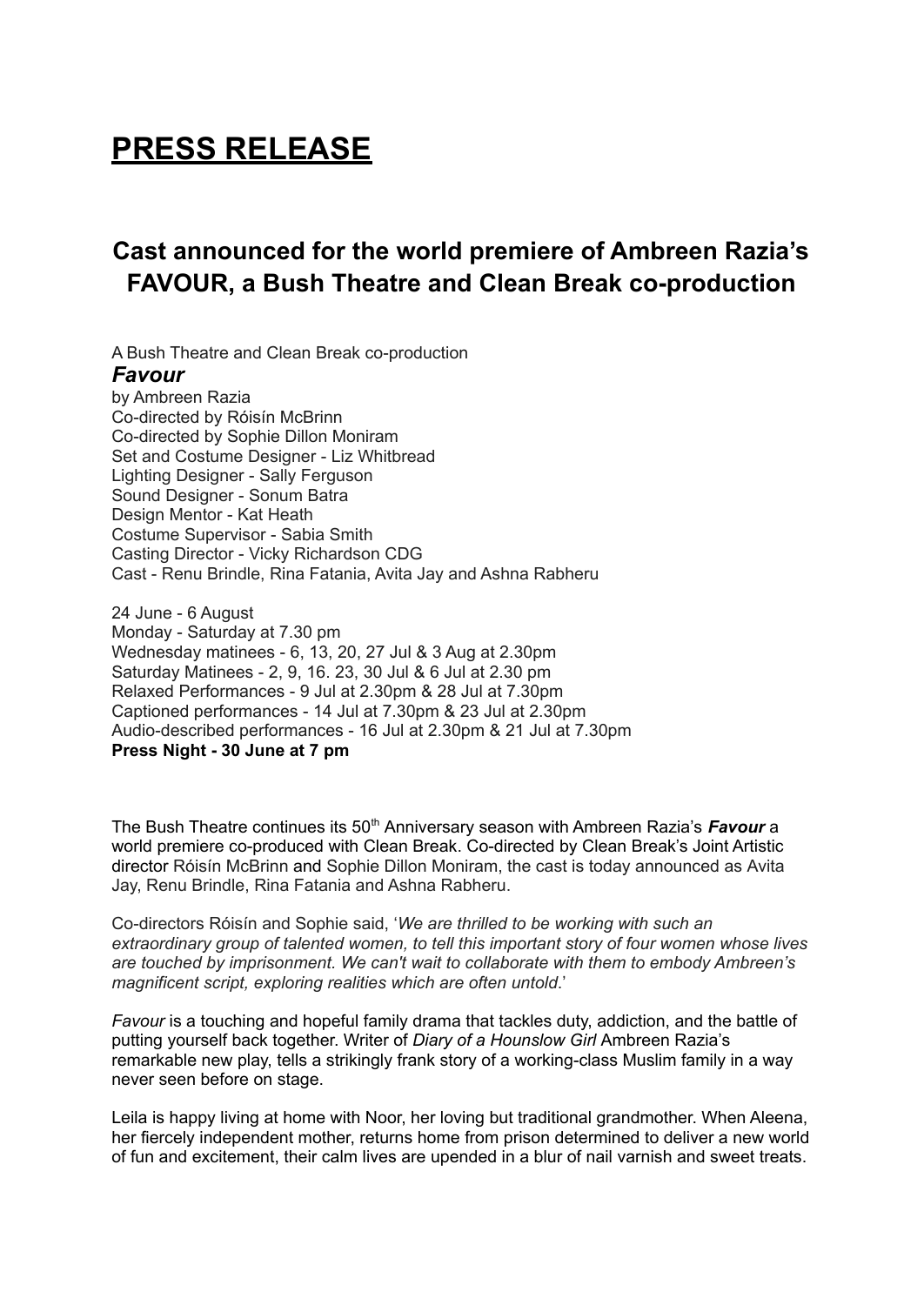Family secrets come tumbling into the light, and Leila finds deciding on her future more difficult than she first thought.

**Renu Brindle** who plays Noor returned to her first love,acting, a few years ago after working as a dentist. She graduated from LAMDA in 2006. Since her return, she has appeared in several screen roles including *Call The Midwife*, Joss Whedon's *The Nevers* for HBO and Working Title Films' *Polite Society*. *Favour* is a very welcome return to the stage for Renu**.**

**Rina Fatania** who plays Fozia trained at the Central School of Speech & Drama and has recently been seen as Julie in the UK tour of Tim Firth's *Sheila's Island*. Theatre credits include Susheela Parekh in *NW Trilogy* (Kiln Theatre); Christie in *The Language of Kindness* (Wayward Productions); Brenda Highthorpe in *The Man In The White Suit* (Wyndham's Theatre); Mrs Peachum in *Dead Dog in a Suitcase* (2019 UK Tour); Sameena in *Approaching Empty* (Kiln Theatre, Tamasha & Live Theatre); Panna in *The Village* (Theatre Royal Stratford East); Anna Bronski in *The Tin Drum* (Kneehigh Theatre, UK Tour); Charlotte /Monks in *Oliver Twist* (Regents Park, Open Air Theatre); Jean in *Roller Diner* (Soho Theatre); & Nanima in *Anita & Me* (UK Tour). Other theatre includes Green Genie Uzz in *Sinbad the Sailor* (Theatre Royal Stratford East); Parisa in *Paradise of the Assassins* (Tara Arts); Bindi in *Love N Stuff* (Theatre Royal Stratford East, 2013 & 2016); Mrs Peachum in *Dead Dog in a Suitcase* (UK & International tour); Mummyji in *Mummyji Presents* (Birmingham Rep – The Door); Genie of the Ring in *Aladdin* (De Montford Hall, Leicester); Firoza in *The Empress* (RSC, The Swan Theatre); Fairy Bowbells in *Dick Whittington* (Hackney Empire); Bindi/ Sameena Bibi in *Wah! Wah! Girls* (Sadler's Wells/ UK Tour); The Queen of the Empire in *Cinderella* (Hackney Empire); Abdul/ Mother in *Guantanamo Boy* (Brolly Productions); Bibiji in *Britain's Got Bhangra* (UK Tour); *The Vagina Monologues* (Alchemy Festival, Southbank); Bushra in *The House of Bilquis Bibi* (Hampstead Theatre & UK Tour); Bibiji in *Britain's Got Bhangra* (Rifco Arts); Ayah in *Wuthering Heights* (Tamasha Theatre Co.); Kiran/ Ila in, characters devised by Rina in *It Aint All Bollywood* (Rifco Arts/ National & Pakistan Tour); Mrs. Gupta/ Ruby in *A Fine Balance* (Tamasha Theatre Co.); Zainab/ Hasina in *The Child of Divide* (Tamasha Theatre Co/ New York & L.A Tour); Agnes in *Meri Christmas* (Rifco Arts); Kiran in *The Deranged Marriage* (Rifco Arts); Pushpa in *Strictly Dandia* (Tamasha Theatre Co.); Swing in *Bombay Dreams* (Apollo Victoria, West End); & Dunyazaad in *Arabian Nights* (Midland Arts Centre). TV credits include *Too Clos*e (Snowed In Productions); *Wanderlust* (BBC, Netflix) & *People Just Do Nothing* (BBC). Film Credits include *Little English* (Resource Productions); *Shawafa* (short, 2019); *Raabta* (Bollywood Film); *Mummji Presents* (BBC Space/ Pravesh Kumar); Shammu in *Mumbai Charlie* (Pukkanasha Films); Agent in *Catch That Train* (Painting Pictures). Radio credits include Big Babushka in *SLAVS* (Hampstead Theatre); *Relativity* (BBC Radio 4); *Bindi Business* by Tanika Gupta (BBC Radio); *Baby Farming* by Tanika Gupta (BBC Radio 3); Meghna in *We Are Water* (BBC World Service); Meghna in *Oceans Unite Us* (BBC World Service); Mrs. Patel in *Silver Street* (BBC Asian Network.

**Avita Jay** plays Aleena. Her theatre credits include *The Comedy of Errors* (RSC); *The Winter's Tale* (RSC); *Lovely Bones* (Birmingham Rep); *Billionaire Boy* (NST Theatre/UK Tour); *The Secret Garden* (York Theatre Royal); *The Jungle Book* (National Tour); *Bottled Up* (Lyric Hammersmith); *Bring on the Bollywood* (National Tour); *We're Stuck* (Shoreditch Town Hall & National Tour); *Rapunzel* (Park Theatre); *Pioneer* (Sheffield Crucible & Tour); *Warde Street* (Park Theatre); *Unsung* (Wilton's Music Hall); *The Merry Wives of Windsor* (national tour); *Sunday Morning at the Centre of the World* (Southwark Playhouse). Her television credits include *Doctors* (BBC); *Emmerdale* (ITV); *Silent Witness* (BBC); *Coronation Street* (ITV); *Down Under Crew* (DU Productions UK); *L8R* (BBC). On film Avita has appeared in *The Rezort* (Matador Pictures); *London, Paris, New York* (Fox Star Studios); *Twenty8K* (Formosa Films). Other credits include *Milky Peaks* (Workshop at The National Theatre & Theatr Clwyd); *Octopus* (Rehearsed Reading at The Arcola).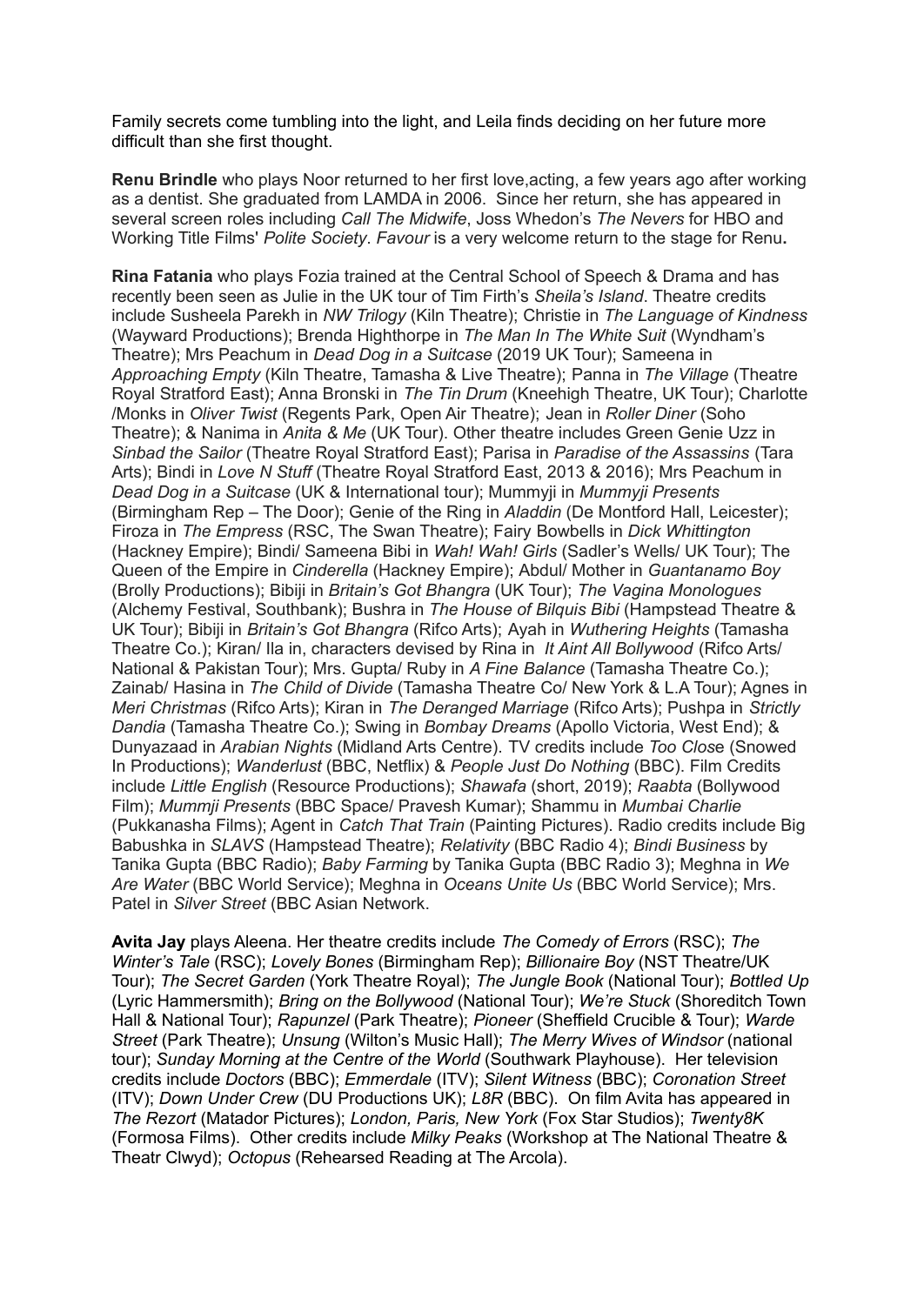**Ashna Rabheru** plays Leila. Ashna trained at Royal Welsh College of Music and Drama and her theatre performances include *The Animal Kingdom* (Hampstead Theatre) *Two Billion Beats* (Orange Tree Theatre) *Living Newspaper Project* (Royal Court Theatre); *Santi & Naz* (VAULTS Festival); *[BLANK]* (Donmar Warehouse); *Top Girls* (National Theatre) and *Trojan Horse* (LUNG/Leeds Playhouse). Ashna's television work includes: *Red Rose* (Netflix/BBC), *All the Small Things* (BBC); *Pickle Jar* (NBC Universal); *Sex Education* (Netflix)*Year of the Rabbit* (Channel 4); *Bounty* (Channel 4); *Indian Summers* (Channel 4)*;* and *Is This Thing On? (BBC)*. On radio she has appeared in *The System* (BBC Radio 4), *Electric Decade*:*The Good Soldier (*BBC Radio 4*)*; *Bottled* (BBC Radio 4); *Deacon*: *Moonlight on Water*; (BBC Radio 4); *Splott* (BBC Radio Wales) , *Dangerous Visions*; *Perimeter* (BBC Radio 4) and *Where This Service Will Continue* (BBC Radio 4)*.*

**Ambreen Razia** is an actress and writer from South London. Her critically acclaimed play *The Diary of a Hounslow Girl* toured nationally around the UK and was adapted as a BBC Three pilot. Her play *POT* which focuses on girls in gangs and children in UK care system was published by Oberon books and completed a national tour around the UK in 2018. She co-wrote her short film *Relapse* which centred around reoffending after prison. Her screenplay *Romani Girl* was commissioned and produced by Theatre Royal Stratford East in 2020. Ambreen co-edited the BBC Radio 4 chat show *Gossip and Goddesses* with Meera Syal as well as being a part of several writers' rooms. Ambreen was part of BBC writers' room and on the BBC Talent Hotlist as well as being a member of the Royal Court Writers Group. Recent acting credits include *Hounslow Diaries* (BBC), *Scrapper* (BFI/Film 4), *Black Mirror* (Netflix), *This Way Up* (Channel 4), *Starstruck* (BBC) and *The Curse* (Channel 4). Awards include 'Best Newcomer' (Asian Media Awards), Eastern Eye's 'Emerging Artist' award and 'Best Newcomer' at the Edinburgh Television Awards.

**Róisín McBrinn** is Joint Artistic Director of Clean Break. She has over fifteen years' experience as a theatre director working in the UK, Ireland and internationally. For Clean Break she has directed *Thick as Thieves* (Theatr Clwyd), *Joanne* (Soho Theatre and RSC) and *House/Amongst the Reeds* (Yard Theatre). Amongst others, Róisín has directed for The Abbey Theatre in Dublin (*A Taste of Honey*/*No Escape*/ *Perve*/*Heartbreak House*), The Gate Theatre Dublin (*The Snapper*), Sheffield Theatres (*Afterplay*), Leeds Playhouse (*Yerma*), The Tricycle (*The Field*) and as Associate Director for Sherman Theatre (*Before It Rains*, *Sleeping Beauties* and *It's A Family Affair*). Her awards include the Quercus Award (National Theatre) and the Young Vic Jerwood Young Directors' Award. She has been nominated for the Irish Times Best Director Award.

**Sophie Dillon Moniram** was attached to The Old Vic as an Old Vic 12 director in 2018 where she developed new play, Homo Sacer. She has been on The National Theatre Studio's Directing Course and is a graduate of Mountview Academy's Theatre Directing MA. Her directing credits include *POT* by Ambreen Razia (National Tour produced by Rua Arts, supported by Ovalhouse and Stratford Circus); *The Diary of a Hounslow Girl* by Ambreen Razia (initially commissioned by Ovalhouse, with subsequent National Tours produced by Black Theatre Live & House Theatre, and produced as an audio play for Audible); *The Falling* (audio piece for Audible/LAMDA); *You Bury Me* (Staged reading) (The Gate); *Uncle Vanya* (Guildhall); *As You Like It* & *A Winter's Tale* (LAMDA); *Three Sisters* (Guildhall); *Homo Sacer* (Staged Reading) (Old Vic); *'Tis Pity She's a Whore* & *Women Beware Women* (LAMDA); *dirty butterfly* (Guildhall); *Midsummer Roman Feast* (RSC); *F\*\*king Outside the Box* (VAULT Festival); *The Five Stages of Waiting* (Tristan Bates Theatre); *Indian Summer* (White Bear Theatre); *Creditors* (The Cockpit Theatre); *The Star-Spangled Girl* (Karamel Club); *Purgatorio* (Karamel Club); *Noah* (short play) by Amir Nizar Zuabi (Young Vic Theatre) and several series of short plays written by prisoners (Synergy Theatre Projects). Her productions as Associate/Resident Director include *The Greatest Wealth* directed by Adrian Lester (Old Vic), *The Ocean at the End of the Lane* directed by Katy Rudd (National Theatre & Duke of York's Theatre), *The Visit* directed by Jeremy Herrin (National Theatre), *Myth*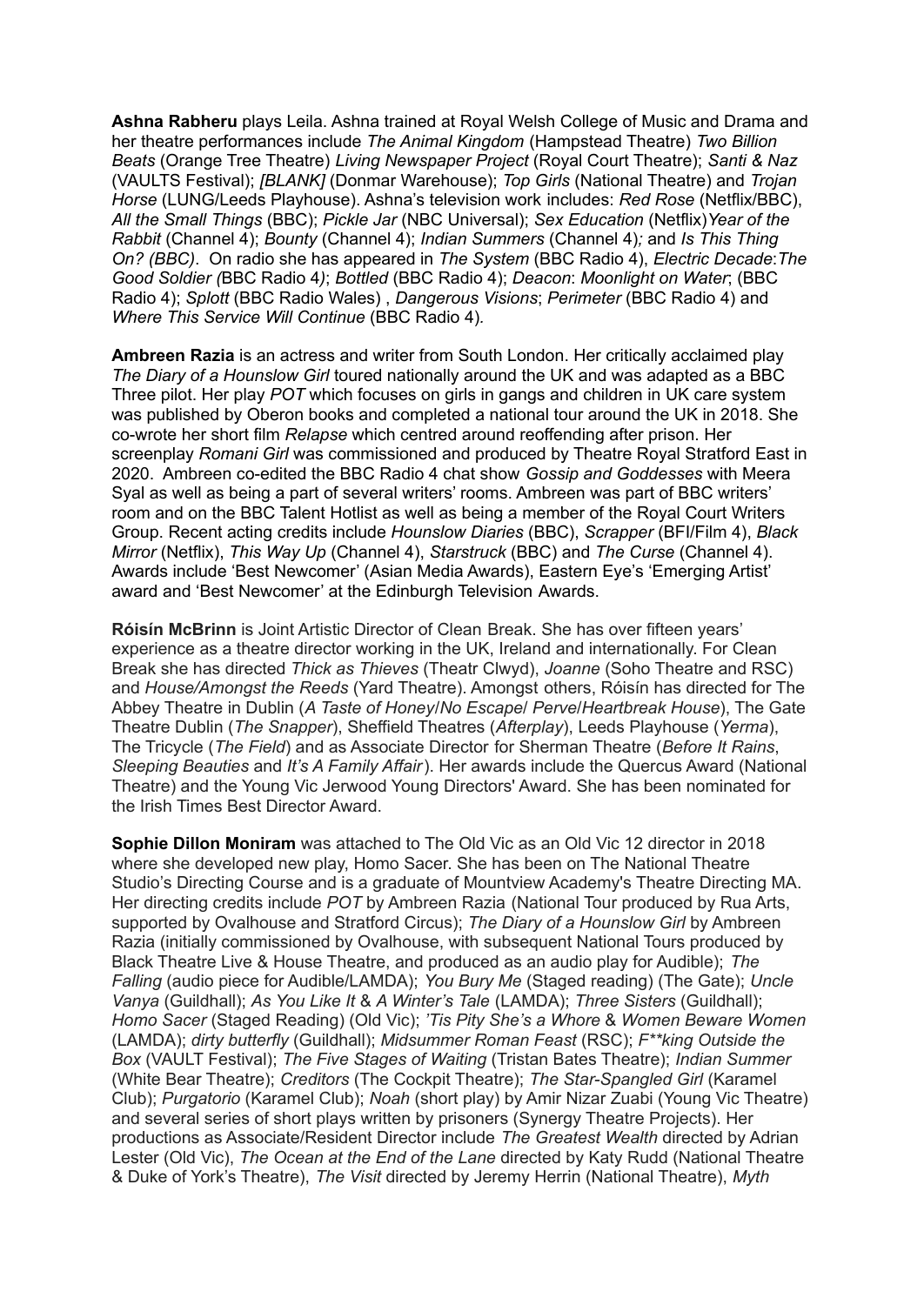directed by Kirsty Housley (RSC) and *Yerma* directed by Simon Stone (Young Vic Theatre & NT Live).

### **Tickets priced from £20 (concessions available) can be booked at bushtheatre.co.uk or at the Box Office on 020 8743 5050.**

### **Ends.**

For further press information on the Bush Theatre's 50th Birthday season and *Favour*, please contact Martin Shippen / press@bushtheatre.co.uk

For further press information on Clean Break please contact Nancy Poole / nancy@nancypoolepr.com

**The** *Favour* **poster image along with photographs of the cast and Ambreen Razia can be downloaded - [here](https://we.tl/t-QI0KcL5H5L)**

**The Bush Theatre's 50 th Birthday season trailer can be downloaded - [here](https://we.tl/t-fDZHQV4HVn)**

#### **Bush Theatre**

Opened in 1972, the Bush Theatre is an internationally renowned '*new writing powerhouse whose size belies its influence*' (Financial Times).

A champion of playwrights and operating in one of the most culturally diverse areas of London, the Bush Theatre has a commitment to its local community and the wider artistic community. Braiding these two strands of work together, the Bush produces an engaging and challenging programme that reflects the world we live in.

Recent successes include Arinzé Kene's *Misty* which transferred to the West End; *Jellyfish*, Ben Weatherill's love story about a young woman with Down's Syndrome which transferred to the National Theatre; a re-imagining of Jackie Kay's 1986 masterpiece, *Chiaroscuro*, directed by the Bush's Artistic Director Lynette Linton and the co-production of Richard Gadd's *Baby Reindeer*, which won the Olivier Award for 'Outstanding Achievement in an Affiliate Theatre' in 2021.

The Bush Theatre's talent development programmes discover and develop the very best of the UK's leading artists. The Bush team believe the theatre has a responsibility to programme and generate opportunities for new and established makers and, with long-term residencies, add to the sustainability of their careers.

Since re-opening in March 2017 after a year-long £4.3 million renovation by architects Haworth Tompkins, the Bush continues to create a space where all communities can be part of its future and call the theatre home.

**Clean Break**